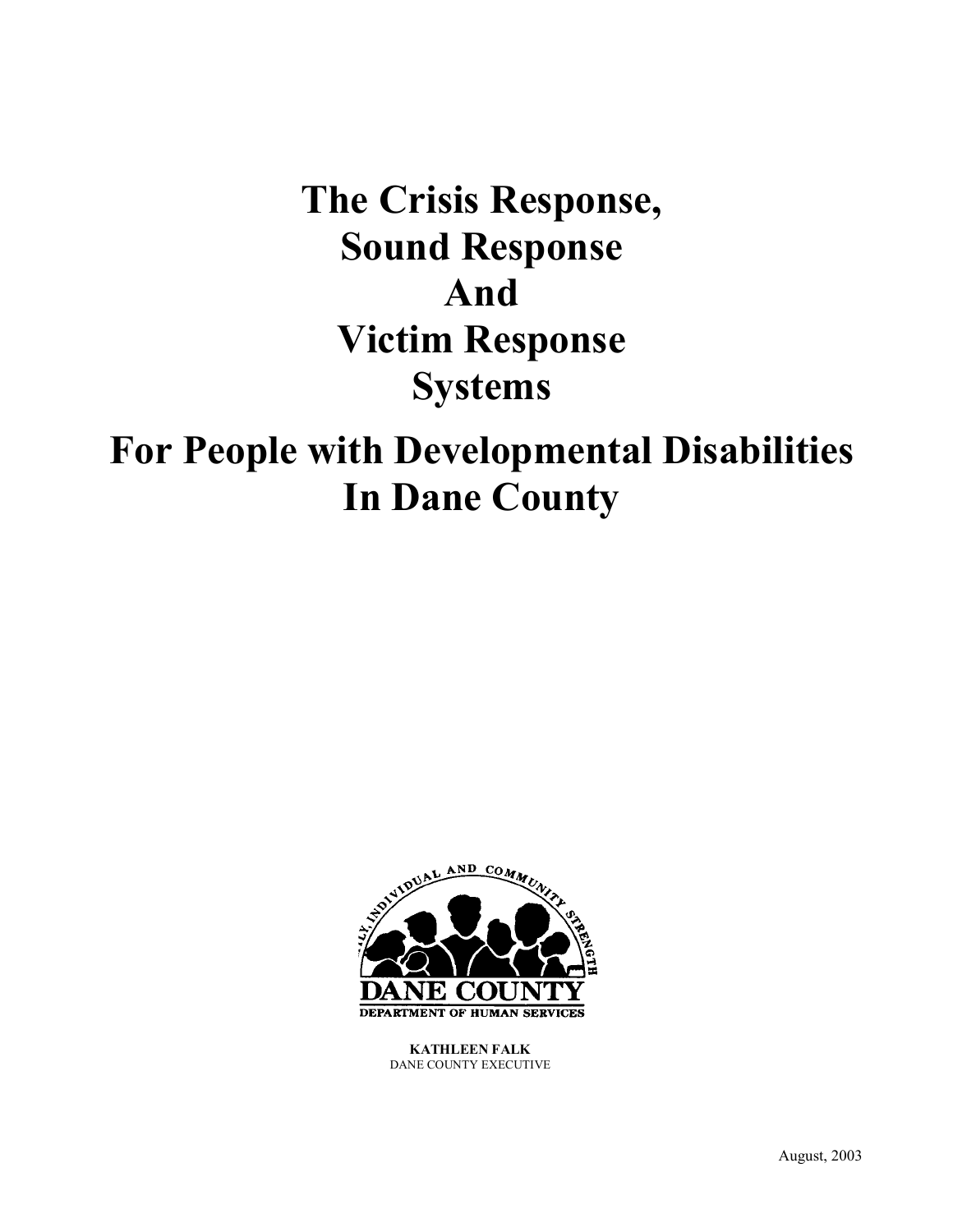# **Crisis Response System For People with Developmental Disabilities In Dane County**

Beginning in 1990, Dane County recognized an increasing need to develop a response to individuals with disabilities who were in crisis. These crises presented in two main categories:

- 1. Where an individual was identified as "being-in" crisis and could not be maintained with their current supports, or
- 2. Where the caregiver's capacity to provide the necessary support had diminished.

While the County has a history of contracting with the Waisman Center to provide behavior interventions (see attached TIES program description), not all situations could be resolved by this singular program. As a result, the response to both types of situations was to remove the individual from the situation, either to an existing opening in the system, or if no appropriate opening existed, to an institutional setting, such as a psychiatric hospital, nursing home or mental health institute. These responses were neither effective nor efficient. Something more was needed.

## **Development of the Crisis Response System**

Recognizing this need, the County attempted to develop an alternative response. The first consisted of identifying one or two Adult Family Homes where the County would pay the Sponsor a minimal amount to keep a "vacancy" available for emergency situations. The County would pay a premium amount per day for an emergency placement. This response worked well when the primary caregiver could no longer provide the necessary supports to the person in crisis. However, it was soon discovered that placement in the "temporary vacancies" became long-term, resulting in the need to continuously develop new Adult Family Home with crisis vacancies.

Further, this response did not/could not address the need of individuals who needed a neutral, quiet environment to regain control in their lives. The Adult Family Home typically had other family members or other people with disabilities present, who would often exhasterbate the difficulties of the individual in crisis. It was equally unfair to the other members of the household to introduce a disruptive presence.

The County had reviewed similar programs (Adult Family Home, Group Homes) across the nation who reported similar disappointing results.

By 1996, recognizing that the Adult Family Home response was not working (short-term admission to psychiatric hospitals, mental health institutes, and nursing homes remained at previous levels), the County and the Developmental Disabilities Coalition (an organization of providers of developmental disabilities services in Dane County) formed a committee to further develop a Crisis Response System. The committee identified that it was not always necessary or desirable to remove people in crisis from their living environment. In fact, it was most often advantageous to provide the necessary interventions in the person's home to assure continuity beyond the immediate crisis. However, if the individual in crisis had a roommate with a disability, the roommate may need a safe place to go until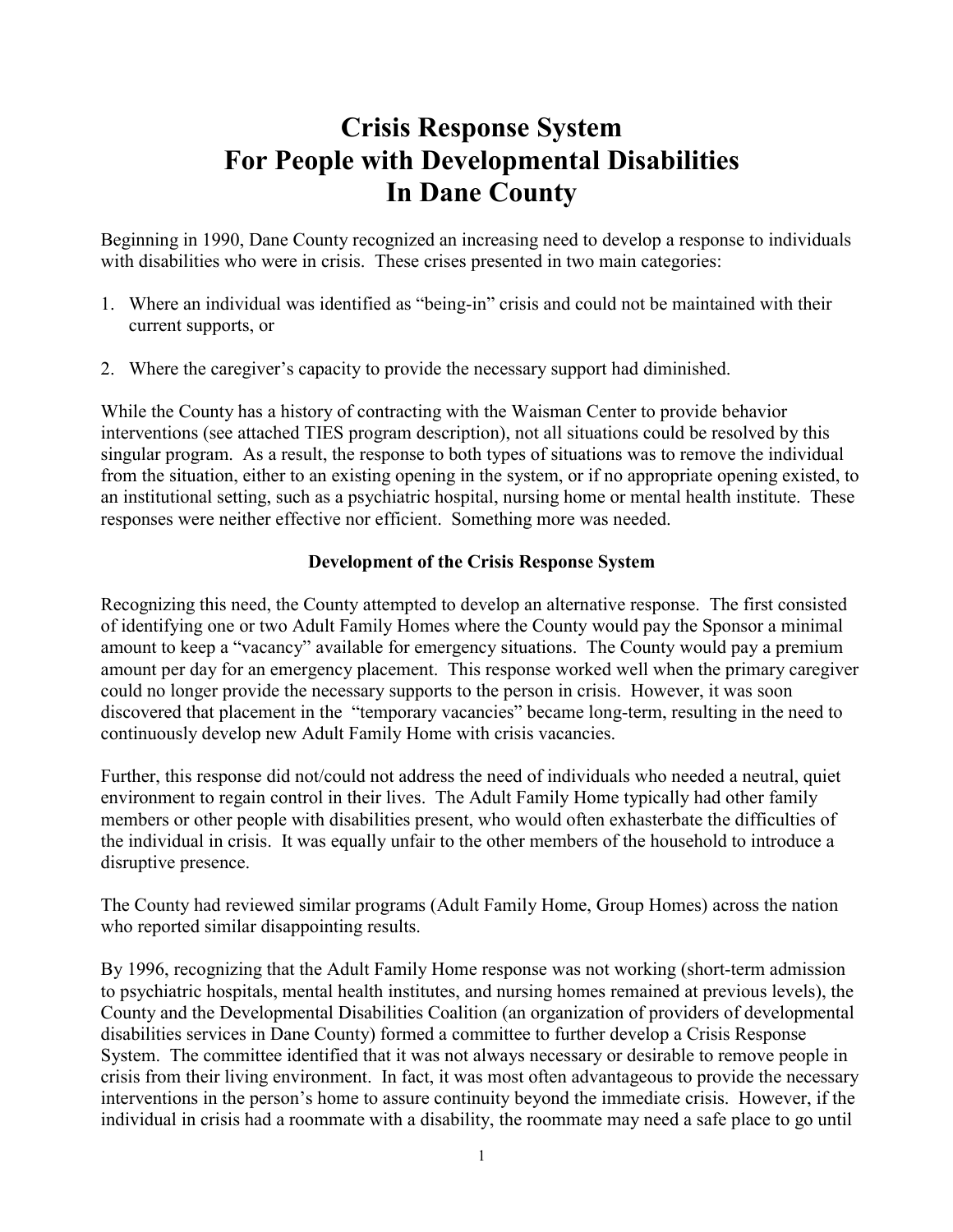the crisis was resolved. With this as a basic premise, the Committee identified eight key components to provide a comprehensive crisis response:

- 1. Clinical expertise in crisis management
- 2. A readily available workforce trained in crisis intervention techniques;
- 3. Immediate support coordination, if the individual in crisis did not have a system's Case Manager;
- 4. Access to psychiatric consultation;
- 5. Evaluation, design and/or purchase of environmental adaptations that would allow the person to remain in their home and provide an immediate source of funds;
- 6. An alternate living environment when either the individual in crisis or their roommate needed a safe, neutral home;
- 7. Built-in incentives to prevent short-term interventions from becoming long-term supports; and,
- 8. Systems administration to assure the Crisis Response was coordinated, comprehensive, effective and efficient.

The first step in addressing these key components was to look to existing services system to ascertain which of the components our current provider could incorporate. The following agencies/programs were identified as being uniquely qualified to take lead on the various components:

- Clinical Expertise in Crisis Management Waisman Center TIES
- Workforce Development Waisman Center TIES/Mobility Training & Independent Living
- ◆ Case Coordination United Cerebral Palsy
- Psychiatric Consultation Mental Heath Center
- Environmental Adaptations & Funding Waisman Center Adaptation and Modification Project and United Cerebral Palsy
- Alternate Living Environment –Creative Community Living Services (CCLS)
- $\bullet$  Built-in Incentives group process
- Systems Administration/Coordination Dane County Adult Community Services Intake Unit & Waisman Center TIES

The committee recognized there would be overlapping responsibilities between the lead agencies; regular communication and meetings (at least quarterly) would lessen any confusion and eliminate duplication of efforts.

# **Clinical Expertise in Crisis Management**

Creating capacity and developing expertise in the assessment, identification, and quick implementation of crisis related interventions (often for individuals with dual diagnoses) was accomplished by expanding the Waisman Center's TIES program. Adding acute crisis management responsibilities to TIES' system of positive behavioral supports not only assured programmatic consistency within Dane County's service system. It also helped to avoid the unnecessary duplication of services that can occur when pro-active (crisis prevention) services and re-active (crisis response) services are provided by separate entities.

In addition, assigning crisis response responsibilities to an established provider such as the TIES program greatly facilitated the process of expanding and refining the cooperation with providers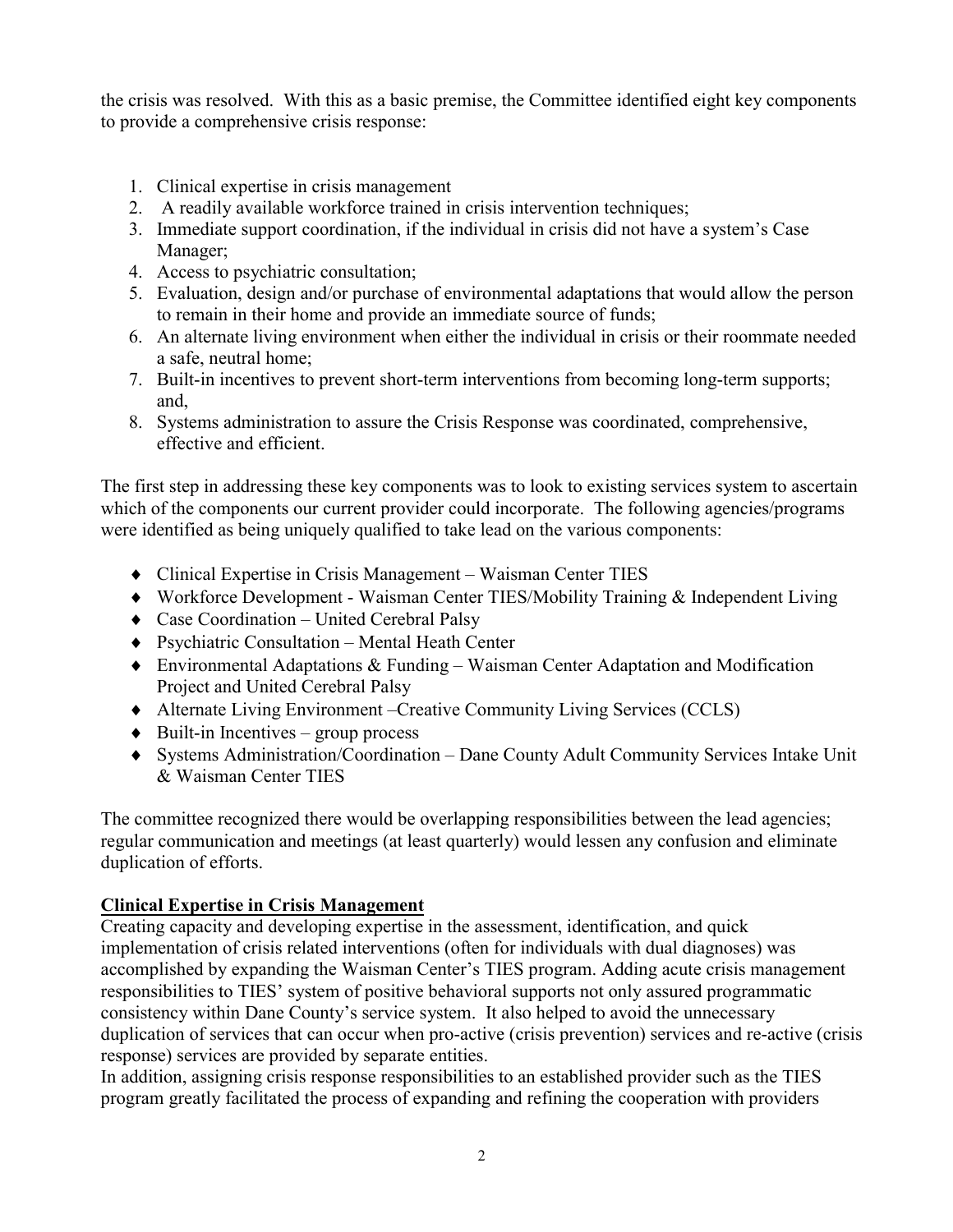outside of the DD service system (mental health service providers, criminal justice practitioners) which is crucial for effective crisis management.

## **Workforce Development**

The difficulty in developing a trained workforce was to have a number of people readily available, but not to have them siting around waiting for a crisis to occur. The committee decided to selectively recruit a worker pool from the existing provider workforce. With the knowledge and encouragement of our providers, the Waisman Center TIES program contacted direct care staff who had previously completed the Waisman Center sponsored training: Managing Threatening Confrontations and were considered optimum candidates as CRS staff. These staff would agree to be on-call for crisis situations. Typically, the staff who worked for daytime support agencies would be recruited for evenings, and residential staff would be recruited for weekdays, and both would be available on weekends. In turn, these CRS staff would be paid at a premium rate, usually the equivalent of time and one/half of their regular pay.

Many of the newly recruited CRS staff would have previously completed various necessary training (Universal Precautions; Blood Borne Pathogens; Medication Administration) as part of their regular employment and would receive additional training on challenging behaviors and training specific to how the CRS operates, their responsibilities and the various components.

The last challenge in developing a CRS worker pool was the system of paying the staff. After a number of false starts, the County contracted with Goodwill Industries to act as a "temporary help" agency to payroll the staff and provide the necessary staffing benefits, such as Workers Compensation and professional liability insurance.

Currently, CRS has a trained worker pool of over 20 people. Workers are recruited and trained as needed. There has not been an open recruitment and workers are added by word of mouth. If demand increases, on open recruitment may be implemented.

In those occasions, where the crisis occurs in the familial home of a person with a developmental disability, the Mobility Training & Independent Living Program (MT&ILP) can provide:

- $\triangleright$  Occupational Therapy related assessment
- $\triangleright$  Related skills training in personal and daily living skills
- $\triangleright$  Longer-term come-in support staff

These individual are typically receiving day support services and are on the waiting list for residential services. MT&ILP staff keep Dane County Intake appraised of continued need or need for alternative living.

## **Support Coordination**

In 1993, the County began contracting with United Cerebral Palsy (UCP) to provide short-term support for individuals on the waiting list. The program, entitled the Adult Services Assessment and Planning Program (ASAP), provides assessment, planning, short-term consultation/coordination and referral to generic resources within Dane County. ASAP has provided assessment and planning services to individual in institutional settings, family homes and when individuals have found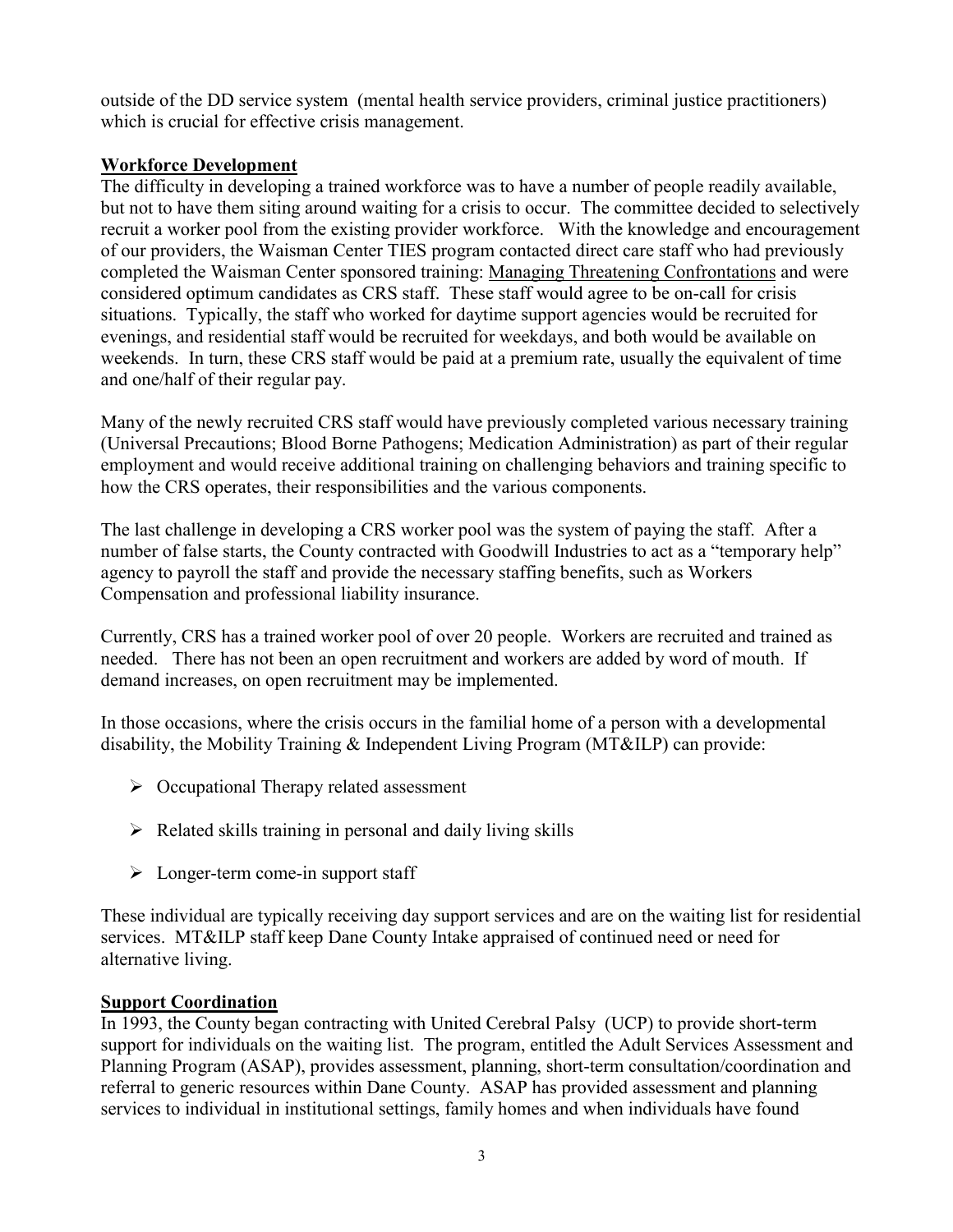themselves without a stable home. It was a natural process to extend the ASAP program to individuals accessing the CRS who did not have system's case managers.

#### **Access to Psychiatric Consultation**

Dane County has had a contract with the Mental Health Center to provide counseling to adults and children with developmental disabilities. The Mental Health Center expanded it services to include a psychiatric consultation within 48 hours and has provided an accelerated access to counseling services.

#### **Environmental Adaptations & Funding**

As part of a growing systemic need, the Waisman Center has developed the Adaptation and Modification Project. This Project is designed to help people live in the community by providing safe environments that can accommodate challenging behaviors and/or physical accessibility and has become another component of CRS. Under the contract with the United Cerebral Palsy ASAP program, the County has advanced \$5,000 (that can be replenished) to be used in emergency situations for people on the waiting list. This availability was expanded to include the CRS.

#### **Alternate Living Environment**

The problem of having an alternative living space available on a continuous basis was easily resolved. The County contract with CCLS included support to people living in a duplex that had been modified in previous years to accommodate a 4 bed group home, plus an attached apartment for staff. As Dane County moved away from congregate living, only two people with disabilities were living in the home and they had expressed an interest in moving to another location. Instead of giving up the lease on the home, the County continued to contract with CCLS to lease the home. The contract included maintenance of the home with the maintenance staff living in the attached apartment. The maintenance staff has no role in the CRS other than assuring the home is prepared to receive visitors.

Certain modifications were made to the house to assure it was a safe and neutral environment. All windows were replaced with plexi-glass, a door was added to the kitchen in order to secure the area, if necessary and doors and doorways were added so the home could separately accommodate more than one individual at a time. The home already had been made accessible, including one of the bathrooms. All appointments were removed to provide a somewhat austere appearance.

#### **Incentives to Assure Short Term Interventions**

In order to not repeat the Adult Family Home problem, the CRS was to be limited to seven days for any one individual for a given episode. In addition, the cost of intervention would be billed back to the referring agency, encouraging the agency to aggressively take responsibility for all support. Realizing some situations may require additional time, the referring agency could request a 7 day extension. Agencies were required to provide the Committee with their own internal crisis response system and a plan for how the CRS would fit into what they were presently providing. Most agencies had a paging system with back-up staff, typically middle-management positions. The CRS was designed not to replace agency responses, but to augment it.

The committee needed to define what would constitute a situation where the CRS would be appropriate. It was easiest to define when it was not. The CRS would not be used:

• To respond to staff shortages.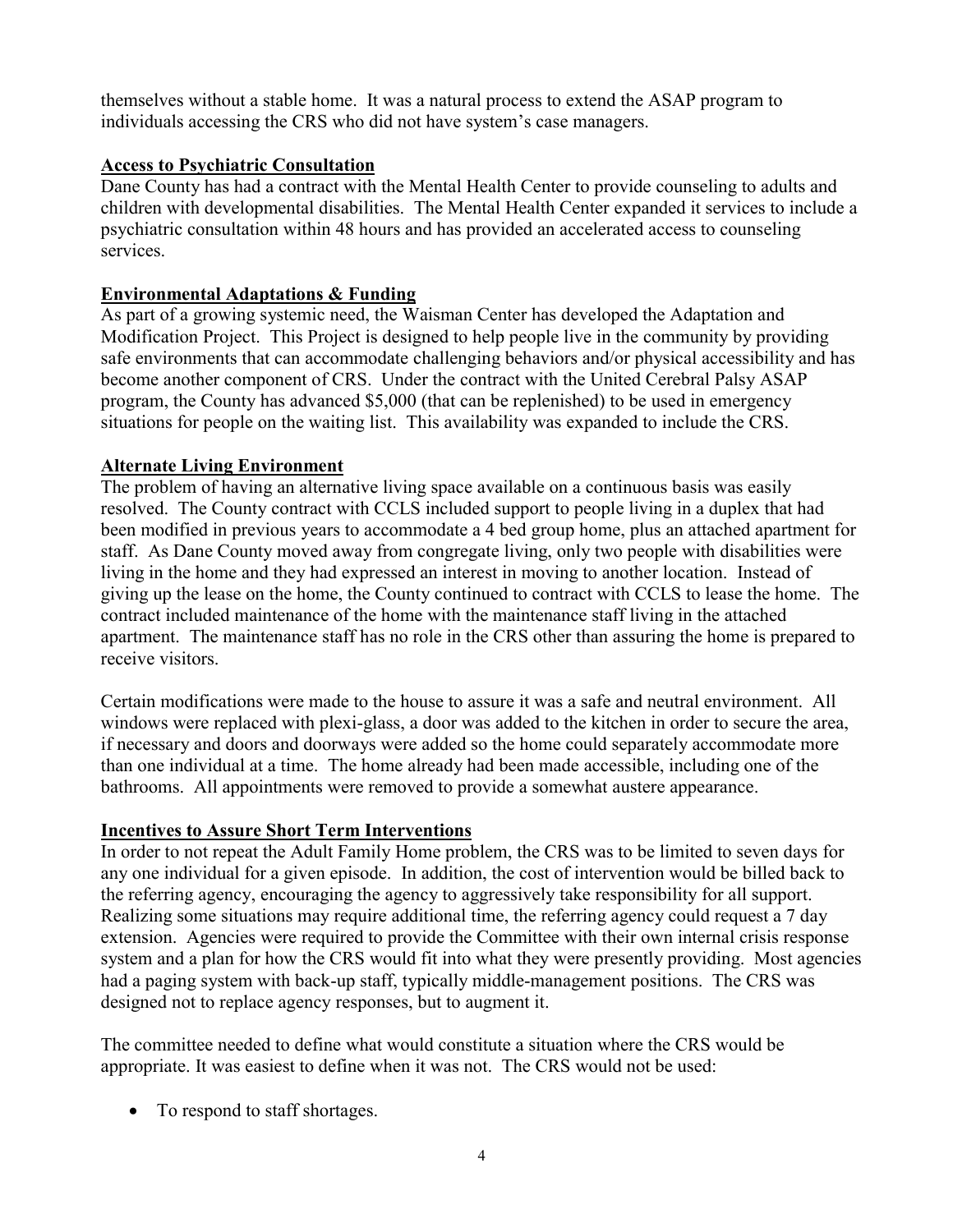- To respond to homeless situations where alternatives were available (homeless shelters, etc.)
- As alternative to hospitalization where hospitalization was appropriate
- To support individuals who had not been found eligible for service through the County
- As respite for caregivers

All other situation would be reviewed, person by person, for appropriateness of the referral. By limiting the types of emergencies and length of support time, and by building in a financial disincentive to extending the crisis support, the committee felt that short-term interventions would be honored.

### **System Administration**

In order to provide a coordinated and effective response the Dane County Adult Community Services Developmental Disabilities Intake Unit (DD Intake), was given the responsibility to determine – usually in close cooperation with the Waisman Center's TIES program - what parts of the CRS would respond to any given situation. DD Intake ascertains if the situation meets the criteria for CRS, which agencies should be involved and for what length of time. It also controls access to the Alternate Living Environment. In addition, all key members of the CRS (the CRS Committee) meet quarterly to examine processes and procedures and review CRS usage Recommendation for changes are discussed and plans for implementation determined.

# **Limitations of the CRS**

At present, access to the CRS is limited in both scope and time frame. Again, it is not the intention of the CRS to replace legitimate uses of psychiatric hospitals, nursing homes or the mental health institutes. It does, however play a significant role in preventing unnecessary stays or helping people transition back to their homes from these more restrictive settings. Ideally, the CRS works best for individuals who have been pre-identified as potentially in need of the CRS. We ask providers and the ASAP program to alert the DD Intake unit and the TIES program of any possible need that is looming on the horizon. This pre-identification - intake into the CRS must be made during the normal 40-hour workweek - is a prerequisite to benefit from the full range of available CRS services which can be accessed 24 hours, 7 days per week..

# **CRS & the Self Directed Support System**

While the CRS was developed prior to Dane County's efforts to redesign the system of supports for adults with developmental disabilities, it plays a key role in this new system. Briefly, the redesigned system, Self-Directed Supports (SDS), empowers people with disabilities and those that represent them, to define what support are to be received, when and by whom. This transfer of power comes with the transfer of support dollars from the County to a fiscal management agency, where the funds are held until the person with a disability and their Support Broker (previously Case Manager) withdraw the funds to purchase supports. These funds can be spent on any support service they deem necessary as long as the plan of supports provide for safety, protection and preservation of individual rights. Consequently, individuals with disabilities may well choose to receive supports from nontraditional providers.

Typically, the CRS depends on traditional providers to pre-identify people and situations that may need CRS support. While these agencies will alert DD Intake, referrals may come from the Support Broker as well. And where support is being provided in non-traditional ways (a person may wish to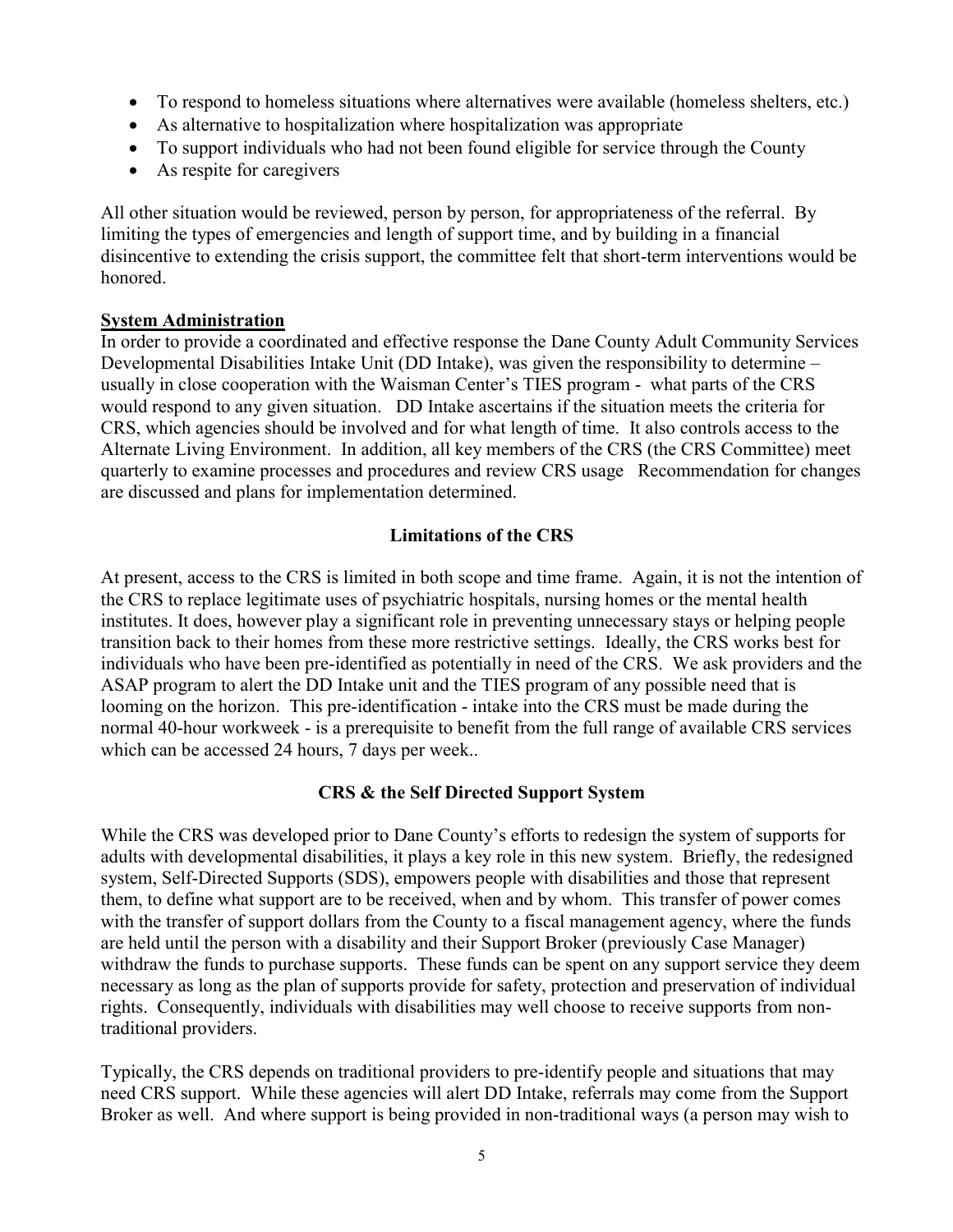hire their neighbor to provide support), the CRS system can play a significant back-up role as long as the "back-up" plan has been approved by the CRS. Consequently, if a neighbor is to provide direct support and cannot do so, CRS can provide backup if it has been pre-approved.

# **Sound Response System For People with Developmental Disabilities In Dane County**

The Dane County Developmental Disability system has long prided itself in developing creative support models in promoting self-determination for individuals with disabilities. The Waisman-Community TIES program is partnering with Dane County in initiating another such effort. The program is titled "Sound Response."

For individuals who may occasionally need overnight support, Dane County often approves and funds ongoing overnight staffing. This support model assures safety but is staff intensive, costly, and somewhat intrusive. (Individuals are required to share their homes with live-in staff who frequently change.) An alternative approach, when night time intervention is warranted only rarely, is to offer a combination of off-site monitoring with quick response by familiar, professional staff, as an effective service model for assuring safety and promoting independence.

Sound Response strives to supplement direct staff support through the creative use of technical/mechanical supports. These technical/mechanical supports are in the form of a variety of monitoring devices, which already are being utilized in private homes and security systems. These include speaker phones, pagers, motion detectors, smoke detectors, various burglar alarm systems, closed circuit television, baby monitors, personal assistance systems, and door and window sensors, to name just a few. This type of remote support is being embraced in the field of geriatrics and it is anticipated that a broader array of innovative devices will be made available in coming years.

The system combines a number of these devices (based on the individual's needs and wishes) allowing off-site response staff to be alerted and to provide support and intervention only when necessary. The Department of Human Services, in concert with developmental disability residential agency providers, have identified individuals who currently have live-in support, but who could benefit from this new support model. This model will not include individuals who are medically or behaviorally at risk, but who typically sleep through the night and have paid live-in staff "just in case". It does not affect the support participating individuals currently receive during awake hours..

Sound Response is set up in strategically located monitoring sites, which is staffed after typical work week hours. Staff positions are professional and require a degree in human services and extensive experience in the field of developmental disabilities. Staff will receive standard training (Blood Borne Pathogens, Universal Precautions, First Aid, CPR, Medication Administration, Crisis Response, etc.) but also receive specific training around the individuals that they support. Staff have relevant records and protocols available on each individual at the monitoring site, and also spend time with the individual on an ongoing basis so both parties are comfortable with each other. Sound Response staff become part of the individual's team.

Every participating residence has at least one monitoring device placed in the most appropriate area. As day support staff leave the residence at the end of their shift, they activate the device, which will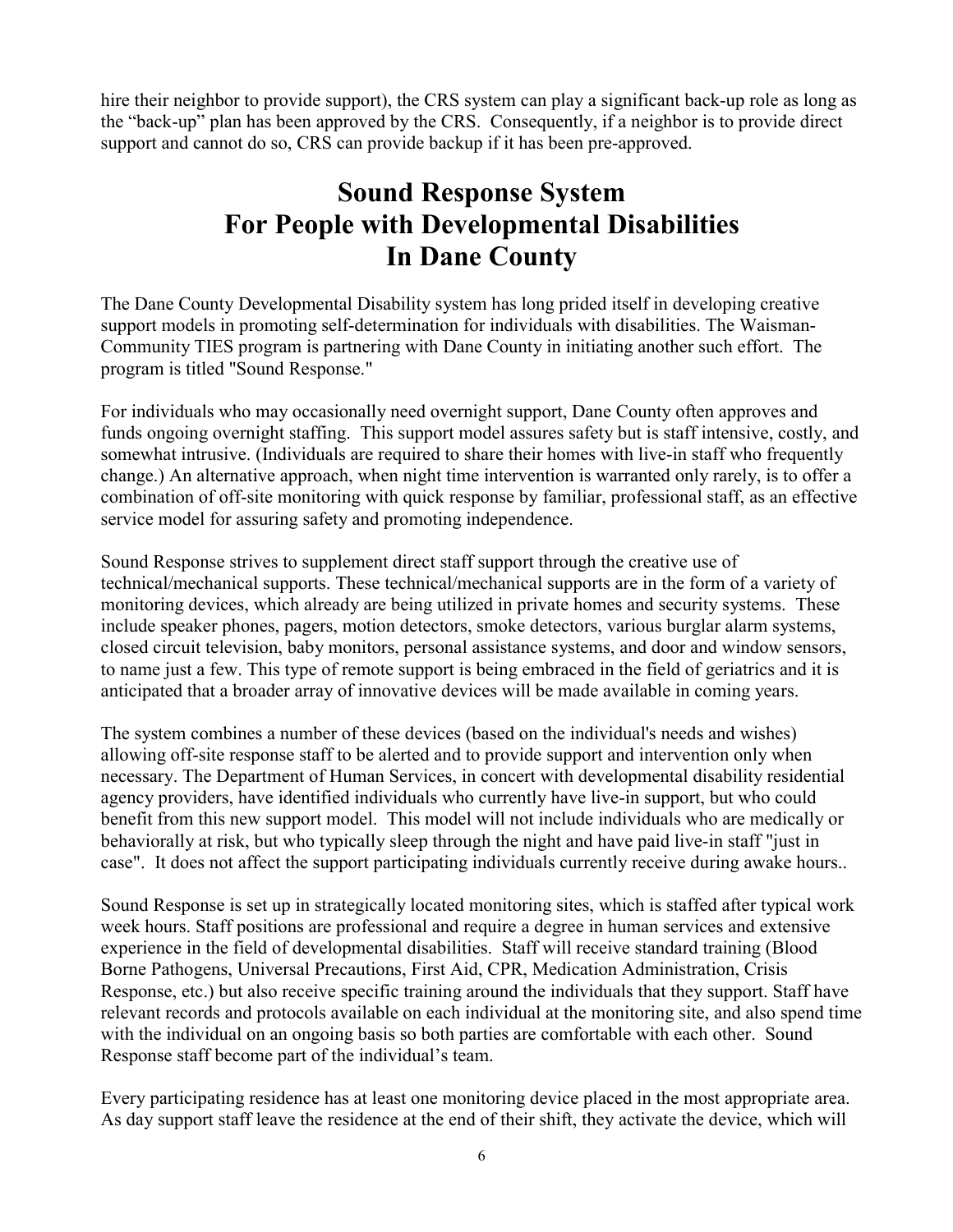notify the off site monitoring staff - via a LED light or an alert system - of any unusual activity at the residence.

Depending on the type of the unexpected activity (this could include sounds, temperatures, smoke, or commotion), the monitor speaks to the individual over the phone (or speaker phone) to ascertain immediacy of need; drives to the residence to provide necessary support; contact the current crisis support team; involves the necessary authorities (Fire, Police, EMS); or uses any combination of these responses.

The first of these households was set-up in March 2002. As of August 2003, 101 individuals, comprising 59 households are using Sound Response. Monitoring staff has been hired and trained and additional households are being assessed for types of monitoring devices. The system has expanded and staff has been hired to act as the Responders in Stoughton, Mt. Horeb, on Madison's east and downtown areas, in addition to the original south side location. A west side location is currently being developed.

There is a continuing interest from the Dane County Aging network as well as counties adjoining Dane to the Sound Response system. It is anticipated that the Sound Response system will continue to grow significantly in light of current funding cut-backs. It provides both an increase in individual choice and freedom while providing a cost efficient measure of protection and safety.

# **Response to Abuse or Neglect For People with Developmental Disabilities In Dane County**

Historically, the communities have considered abuse and maltreatment of people with developmental disabilities to be a human service problem. And the people in the human service system have worked in isolation, assuming complete responsibility for the safety and well being of people with developmental disabilities. Law enforcement officials often did not have the tools to respond effectively when a person with developmental disability was a victim of a crime. People with disabilities were viewed as poor historians and often their credibility was in question. They frequently did not receive the same treatment in the criminal justice system as the general population.

Research has shown that 83% of females and 32% of males with developmental disabilities have experienced sexual assault (Hard, 1986). Another study found that of those who individuals with developmental disabilities who were assaulted, 50% had been assaulted 10 or more times (Sobsey and Doe, 1991). Adults with disabilities are 4 to 10 times more likely to be sexually assaulted than rest of population (California Committee on Sexuality of Persons with Developmental Disabilities). As these grim statistics illustrate, people with developmental disabilities are at an increased risk for being victims of sexual abuse, domestic violence, financial exploitation and other crimes.

### Legal Advocate

Recognizing this problem, Dane County Adult Community Services (ACS) with start-up funding from the Wisconsin Council on Developmental Disabilities, created a Legal Advocate position in 1999, to enable people with developmental disabilities (and those who support them) to respond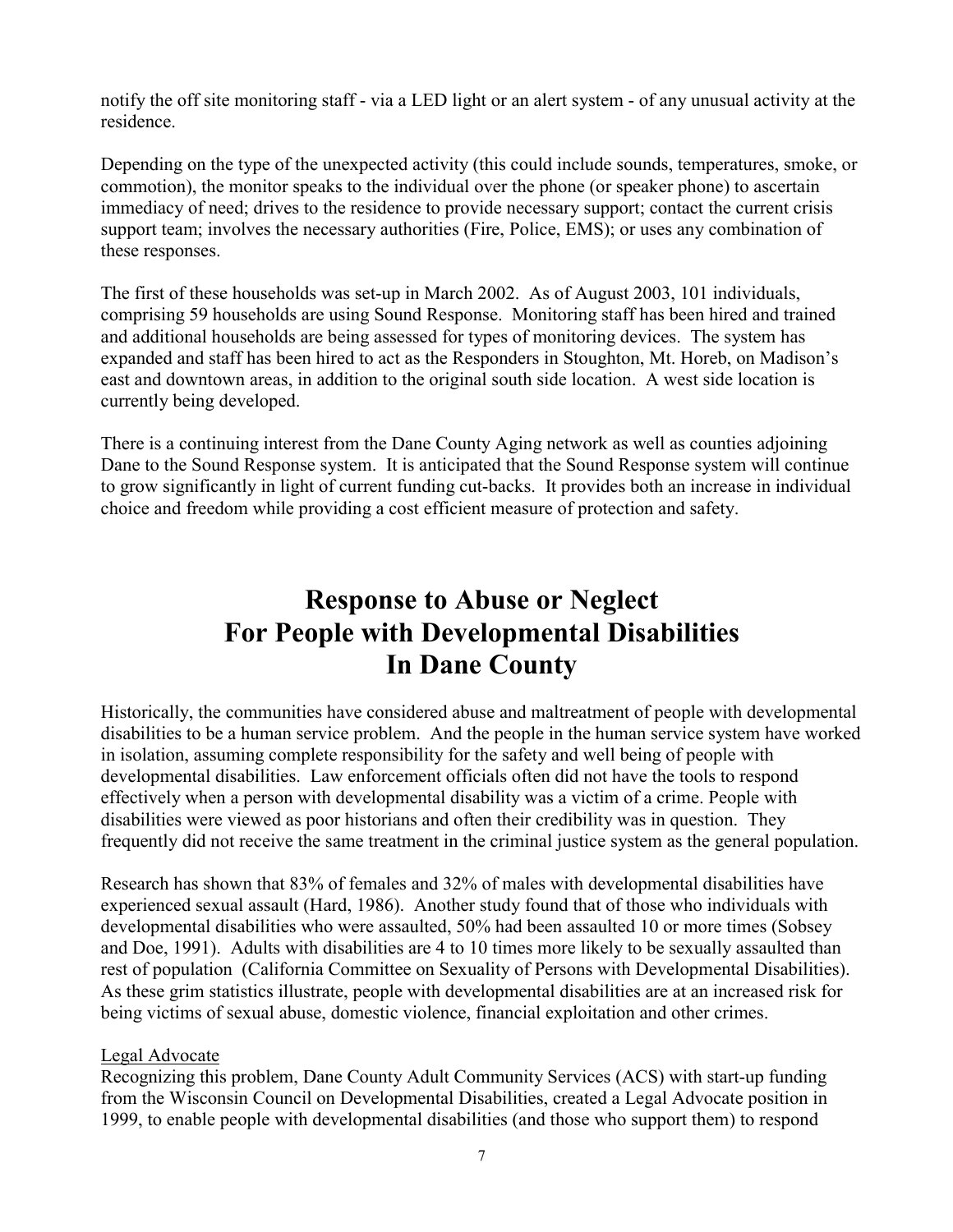effectively when they are victims of crimes. The primary responsibilities of the Advocate position include:

- Technical and emotional assistance to the victim when negotiating the criminal justice system and auxiliary services
- System advocate for the issues of victims with developmental disabilities
- Bridge between the criminal justice and the human service system
- Education of both human service providers and law enforcement

The Legal Advocate serves as a liaison to law enforcement, the District Attorneys Office, and Victim/Witness personnel and assists criminal justice workers in identifying the unique needs of victims of crime who have developmental disabilities, especially in the area of communication. Additionally, the Legal Advocate:

- Provides counseling and obtains generic advocacy assistance for the victim.
- Does follow-up case management and safety planning with the victim.
- Provides training to human service agencies on recognizing power and control issues, subtle forms of abuse, and signs of sexual abuse.
- Trains criminal justice personnel on identifying and communicating with people who are developmentally disabled.
- Co-leads a support group for women with developmental disabilities who are survivors or sexual abuse or physical violence.
- Is part of the Dane County Commission on Sensitive Crimes Coordinated Community Response Task Forces on Sexual Assault, Domestic Violence, and Developmental Disabilities and Crime
- Has partnered with the ACS Community Services Consultant and agencies inside and outside of the developmental disabilities system to present conferences on sexual assault, domestic violence and financial abuse

Since 1999, the Legal Advocate has responded to more that 100 victims of crime. Each year sexual assault has been the most frequently reported crime.

# Identification and Reporting

In 2000 Adult Community Services revised its Policy Guidelines for Abuse and Neglect for Developmental Disabilities contracted agencies, using a nationally recognized model approach. All agencies are required to report all suspected or known abuse towards any adult with developmental disabilities for whom the agency provides supports to the ACS's Community Services Consultant. Each contracted agency has at least two employees who have been trained to do internal fact-finding of possible abuse. In this way abuse is noticed and addressed more quickly and in the appropriate way.

The ACS Consultant collaborates with the Legal Advocate regarding the abuse that has been reported to the criminal justice system. Collaboration with the criminal justice system and victim support agencies has demonstrated how important early detection and coordination is in identifying and solving the issues that face people with developmental disabilities who are victims of crime.